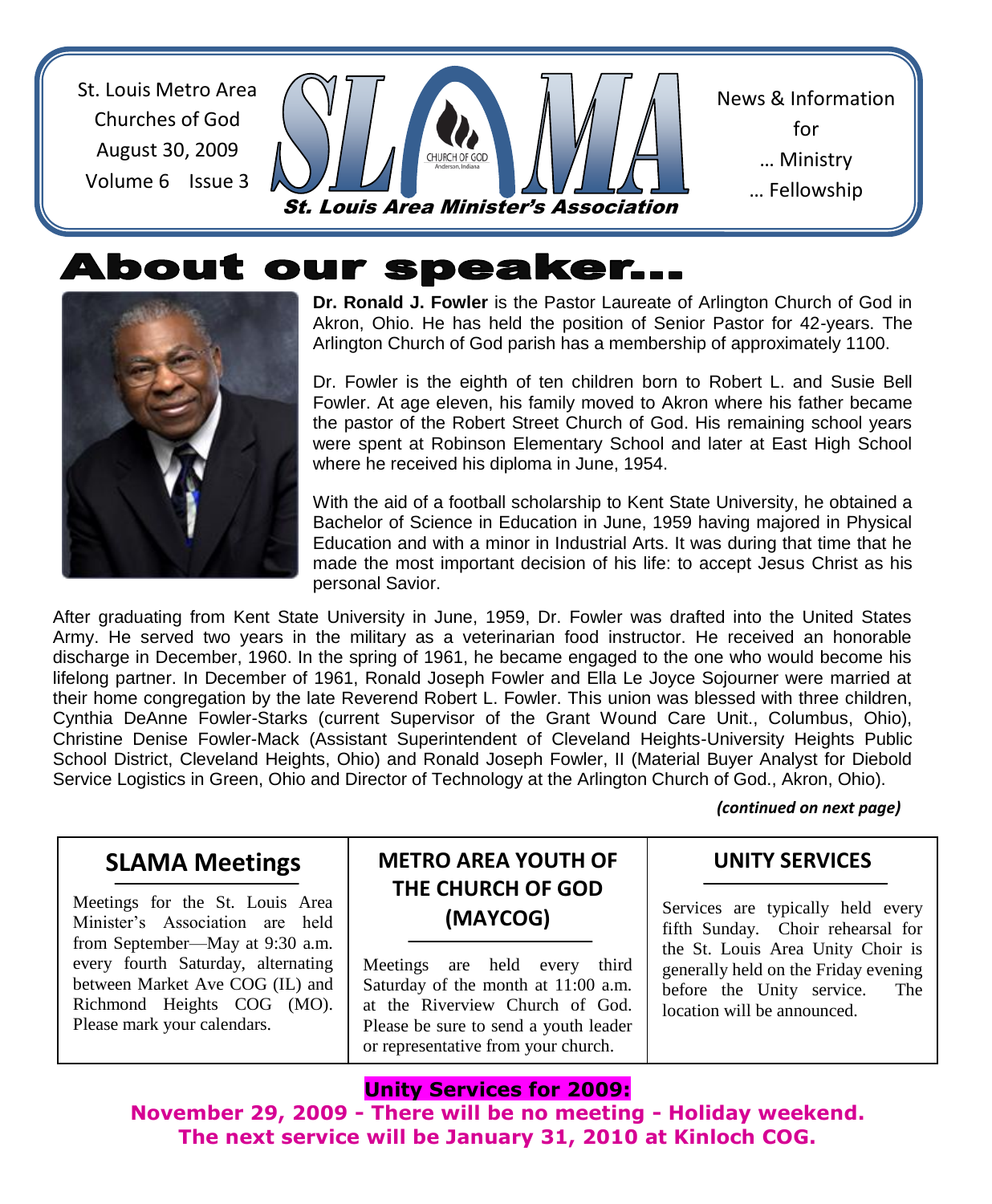# About our speaker... (continued)

Reverend Fowler's career as a teacher began in the Detroit Public schools where he worked in the areas of Special Education and Physical Education. In obedience to God's call, Reverend Fowler and his family moved to Anderson, Indiana in 1963. There, he attended Anderson College School of Theology, presently Anderson University School of Theology. He graduated in June, 1966 with a Master of Divinity Degree. Reverend Fowler went on to pursue Doctorate studies in Theology at the Pittsburgh Theological Seminary. Other graduate studies included 30 plus hours toward a Masters Degree in Education at Kent State University. He also participated in a post-graduate seminar course in Wholeness at the Jungian Institute in Zurich, Switzerland. Following his graduation from seminary, Reverend Fowler and family moved back to his hometown and home church to assist his ailing father. He assumed the position of Associate Pastor at the Robert Street Church of God. He was elected to the office of Pastor in December, 1968 following his father s retirement. He was installed as Pastor in January, 1969.

From the desk of… Eric Livingston – Illinois State Minister

## **CHERRY STREET**

At one time I felt that the first church that I would see closing during my tenure as State Minister was to be the Lebanon Cherry Street Church of God. The date was set-the utilities were to be turned off-the refrigerator was cleaned out. Then God provided Minister Timothy West. Pastor West called me and said, "Brother Livingston, I didn't want to say yes-but I was open to the Holy Spirit's leading and He said, "GO." Pray for Minister West as he begins. Lebanon now has two Churches of God-this community will be influenced in a powerful way!

# **Check out the St. Louis Area Minister's Association online at** www.siamaonline.org

### **PASTOR'S PRAYER MEETING.**

The Pastor's Prayer Fellowship meetings are held the first Tuesday of every month. The time (AM or PM) is at the discretion of the host pastor. The next Pastor's fellowship prayer meeting will be held on **Tuesday, Sept. 1st, 2009** at **9:00am** at the following location: **Market Avenue Church of God**

**1505 Market Avenue East St. Louis, IL 62207 618-271-0527 Host Pastor: Elder George Prude**

## Thank You

We thank God for the beautiful weather and the wonderful spirit that was experienced on Saturday during the Unity Picnic. We thank God for you, the area Churches of God who participated, made donations, and volunteered to serve to make this annual event a success. It wouldn't be possible without you. We all had a glorious time. We look forward to doing this again next year. Don't forget, there is no such thing as too many volunteers.

-Pastor Norma Nelson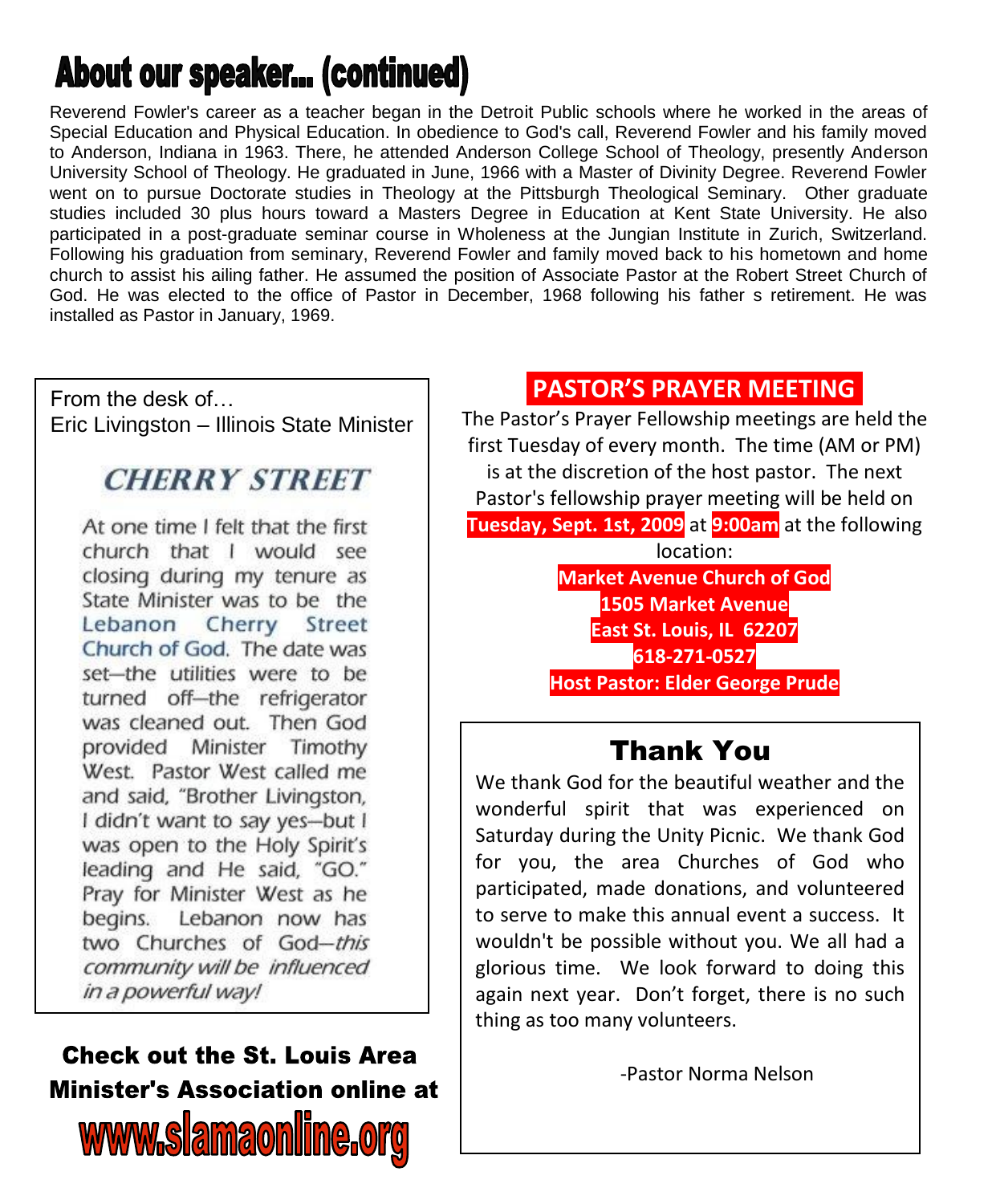

SLAMA has arranged bus transportation to the joint conference in Washington, D.C. The roundtrip fare will be \$170.00 per person. The bus will depart on December 26 and return on December 31st. A non-refundable\* \$50 deposit is and is required to hold your reservations. It is imperative that you submit a deposit by October 1, 2009 if you plan to travel by bus with us. To inquire about the bus trip you may contact Sis. Wanda Stroter 618-398- 9857 or Sis. Mary Anderson 314-727-3550.



*The 2010 Mid-Year Leadership Conference will be held on a cruise ship leaving from Miami, Florida on Monday, March 1, 2010 and returning Friday, March 5, 2010. Ports of call include Key West, Florida and Cozumel, Mexico. The cruise will be a special time of personal refreshment, spiritual renewal and building relationships. For additional information, please contact the NACOG office at (724) 528-1340 or go to www.nacog.com.*

*2009 Missouri Ministries of the Church of God Events*

September 18-20 ChurchMen Convention Camp Sharon October 2-4 WCG Prayer Retreat Camp Sharon October 10 Cog-A-Mo Deadline State Office November 27-29 Youth Convention Springfield

# *2009 Illinois Ministries of the Church of God Events*

9/18-9/19/09 WCG State Prayer Retreat (Camp Warren)

10/26-10/27 Pastor/Spouse Retreat (Decatur Hilton Suites)

10/30-10/31 Youth Worker Retreat (Camp Warren)

## *2009 National Association of the Church of God Events*

**September 25-27, 2009** Church Administrators and Treasurers Summit; NACOG Campground, West Middlesex, PA **October 1, 2009** Self-Study Center for Christian Leadership; Local Homes **October 2-4, 2009**Youth and Children Ministry Summit; NACOG Campground, West Middlesex, PA **October 15-17, 2009** Music Ministry Summit; NACOG Campground, West Middlesex, PA **December 27-30, 2009**Joint Conference (Youth, Women, Men and Seniors Conventions) Washington D.C.